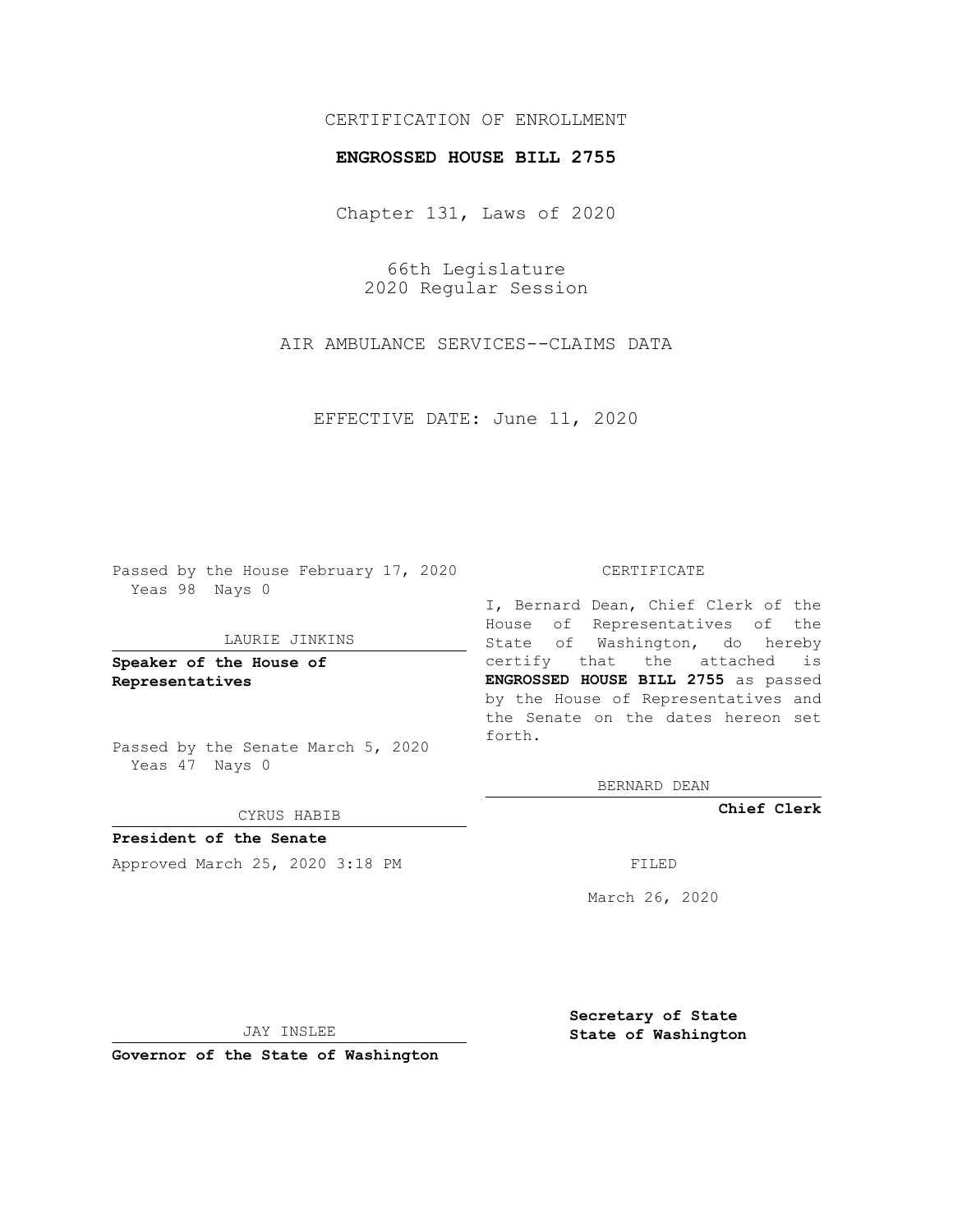# **ENGROSSED HOUSE BILL 2755**

Passed Legislature - 2020 Regular Session

**State of Washington 66th Legislature 2020 Regular Session**

**By** Representatives Schmick, Caldier, and Cody

Read first time 01/20/20. Referred to Committee on Health Care & Wellness.

 AN ACT Relating to transparency regarding the cost of air 2 ambulance services; and amending RCW 43.371.060.

BE IT ENACTED BY THE LEGISLATURE OF THE STATE OF WASHINGTON:

 **Sec. 1.** RCW 43.371.060 and 2019 c 319 s 6 are each amended to 5 read as follows:

 (1)(a) Under the supervision of and through contract with the authority, the lead organization shall prepare health care data reports using the database and the statewide health performance and quality measure set. Prior to the lead organization releasing any health care data reports that use claims data, the lead organization must submit the reports to the authority for review.

 (b) By October 31st of each year, the lead organization shall submit to the director a list of reports it anticipates producing during the following calendar year. The director may establish a public comment period not to exceed thirty days, and shall submit the list and any comment to the appropriate committees of the legislature 17 for review.

 (2)(a) Health care data reports that use claims data prepared by the lead organization for the legislature and the public should promote awareness and transparency in the health care market by 21 reporting on: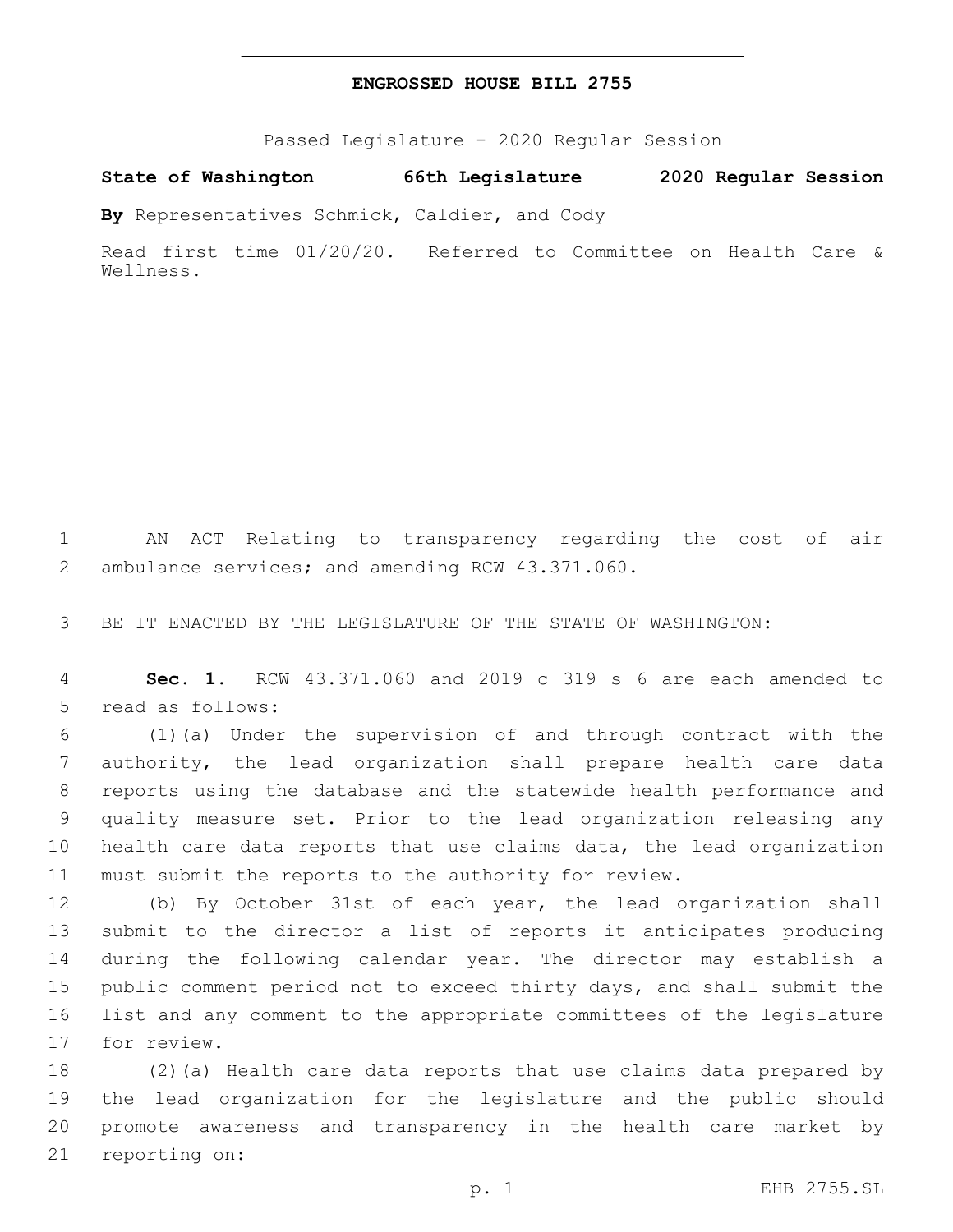(i) Whether providers and health systems deliver efficient, high 2 quality care; and

 (ii) Geographic and other variations in medical care and costs as demonstrated by data available to the lead organization.

 (b) Measures in the health care data reports should be stratified by demography, income, language, health status, and geography when feasible with available data to identify disparities in care and 8 successful efforts to reduce disparities.

 (c) Comparisons of costs among providers and health care systems must account for differences in the case mix and severity of illness 11 of patients and populations, as appropriate and feasible, and must take into consideration the cost impact of subsidization for uninsured and government-sponsored patients, as well as teaching 14 expenses, when feasible with available data.

 (3) The lead organization may not publish any data or health care 16 data reports that:

(a) Directly or indirectly identify individual patients;

(b) Disclose a carrier's proprietary financial information;

 (c) Compare performance in a report generated for the general public that includes any provider in a practice with fewer than four 21 providers; or

 (d) Contain medicaid data that is in direct conflict with the 23 biannual medicaid forecast.

 (4) The lead organization may not release a report that compares and identifies providers, hospitals, or data suppliers unless:

 (a) It allows the data supplier, the hospital, or the provider to verify the accuracy of the information submitted to the data vendor, comment on the reasonableness of conclusions reached, and submit to the lead organization and data vendor any corrections of errors with supporting evidence and comments within thirty days of receipt of the 31 report;

 (b) It corrects data found to be in error within a reasonable 33 amount of time; and

(c) The report otherwise complies with this chapter.

 (5) The authority and the lead organization may use claims data to identify and make available information on payers, providers, and facilities, but may not use claims data to recommend or incentivize direct contracting between providers and employers.

 (6) The lead organization shall make information about claims data related to the provision of air ambulance service available on a